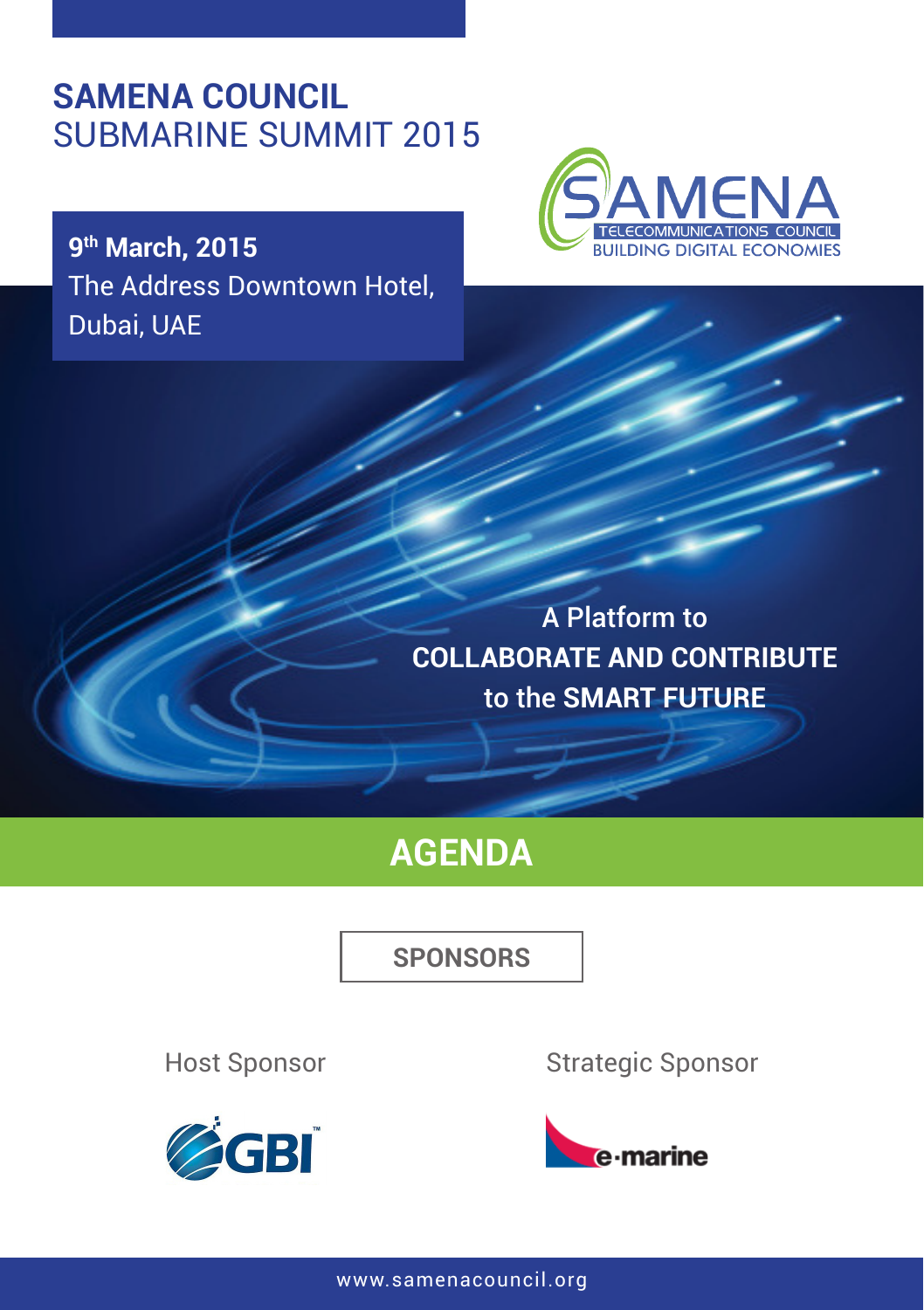# **AGENDA 08:30-10:00 Welcome Coffee Registration and Networking 10:00-10:15 Welcoming Speech Bocar A. BA,** CEO - SAMENA Telecommunications Council **10:15-10:30 Keynote Opening Remarks Ahmed Mekky,** CEO - GBI Chairman - SAMENA Telecommunications Council Subsea Working Group

**10:30-11:00 Setting the Scene John Mariano,** Executive Vice President & Chief Operating Officer - David Ross Group

#### **11:00-12:00 Morning Coffee Break and Networking Opportunity**

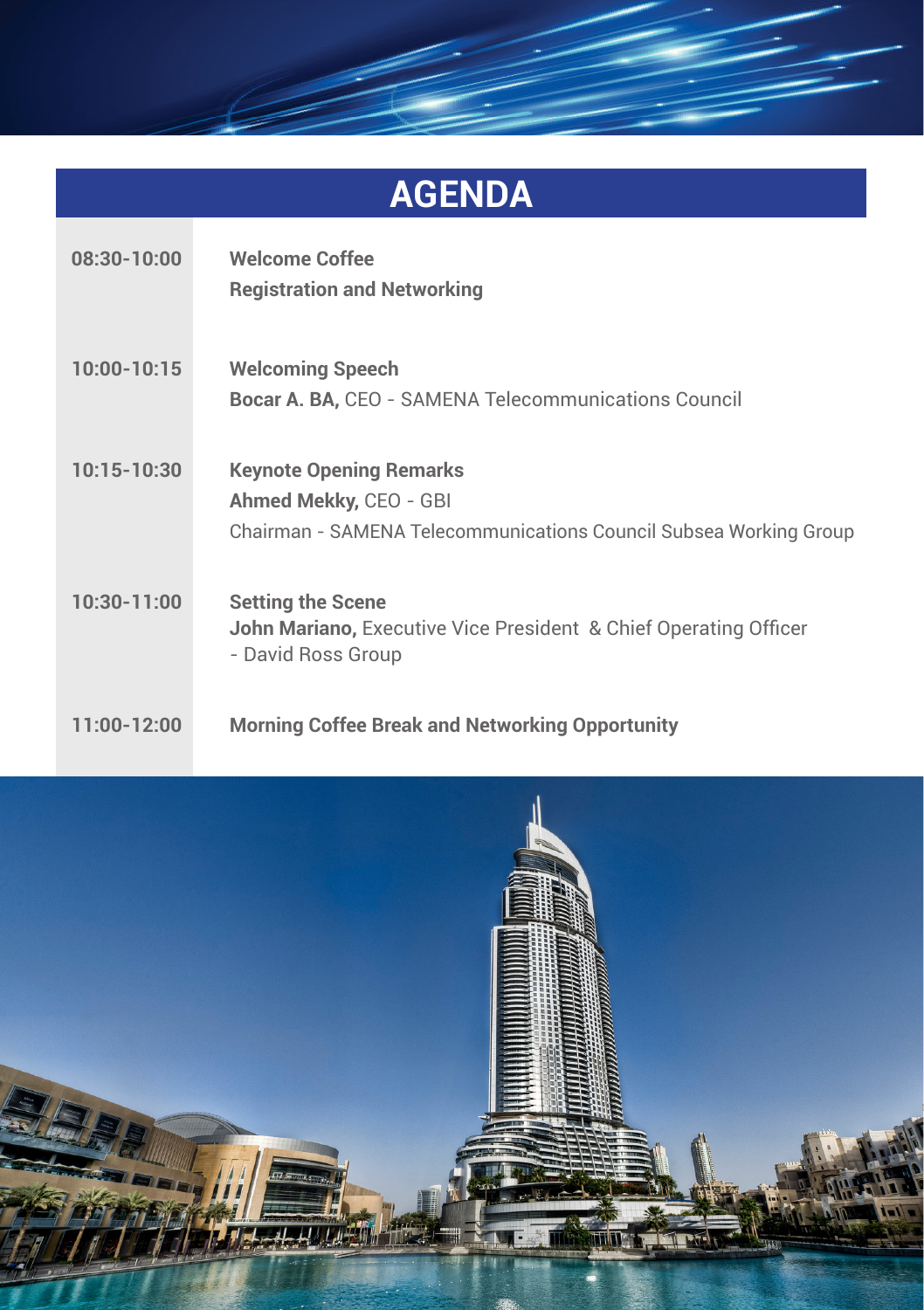|                 | <b>AGENDA</b>                                                                                                                                                                                                                                                                                                                                                                                                                                                                                              |
|-----------------|------------------------------------------------------------------------------------------------------------------------------------------------------------------------------------------------------------------------------------------------------------------------------------------------------------------------------------------------------------------------------------------------------------------------------------------------------------------------------------------------------------|
|                 |                                                                                                                                                                                                                                                                                                                                                                                                                                                                                                            |
| 12:00-01:00     | Panel 1                                                                                                                                                                                                                                                                                                                                                                                                                                                                                                    |
|                 | <b>Aligning the Subsea Cable Operators</b><br>Evolving mindset of the ecosystem (Competing Vs. Complementing)<br>Re-defining carrier business models in response to the smart future (Price<br>Erosion, cost optimization, governance, leveraging assists, innovative<br>offerings, and sustainability models)<br>Crisis Times: cross connect (Cable Cuts, shunts, restoration, etc)<br>Networks Intelligence and Innovation (Best Practice, Recent technology, etc<br>Community Awareness (joint efforts) |
|                 | Moderator<br><b>John Mariano, Executive Vice President &amp; Chief Operating Officer</b><br>- David Ross Group                                                                                                                                                                                                                                                                                                                                                                                             |
|                 | <b>Speakers</b>                                                                                                                                                                                                                                                                                                                                                                                                                                                                                            |
|                 | Amr Eid. Chief Commercial Officer - GBI                                                                                                                                                                                                                                                                                                                                                                                                                                                                    |
|                 | Omar Al Zaabi, Vice President, Products & Capacity Management,                                                                                                                                                                                                                                                                                                                                                                                                                                             |
|                 | Carrier & Wholesales - Etisalat                                                                                                                                                                                                                                                                                                                                                                                                                                                                            |
|                 | Dr. Colin Wallace, Director, Market development for Submarine Solutions - Ciena                                                                                                                                                                                                                                                                                                                                                                                                                            |
| $01:00 - 02:00$ | <b>Lunch and Networking Opportunity</b>                                                                                                                                                                                                                                                                                                                                                                                                                                                                    |
| 02:00-03:00     | <b>Panel 2</b>                                                                                                                                                                                                                                                                                                                                                                                                                                                                                             |
|                 | <b>Regulatory Framework Perspectives</b><br>Framework to facilitate new Investment in Infrastructures (building/<br>upgrading<br>Framework between Governments & Subsea Cable Operators to facilitate<br>permissions/licensing / International Water Rights.<br>Framework for Network Security and Technology Standardization.                                                                                                                                                                             |
|                 | <b>Moderator</b>                                                                                                                                                                                                                                                                                                                                                                                                                                                                                           |
|                 | Mr. Iohann Le Frapper, Chief Legal Officer - GBI                                                                                                                                                                                                                                                                                                                                                                                                                                                           |
|                 | <b>Speakers</b>                                                                                                                                                                                                                                                                                                                                                                                                                                                                                            |
|                 | Douglas G. Smith, Of Counsel - Squire Patton Boggs LLP                                                                                                                                                                                                                                                                                                                                                                                                                                                     |
|                 | Hisham Ibrahim, External Relations Officer, Technical Advisor - RIPE NCC                                                                                                                                                                                                                                                                                                                                                                                                                                   |
| 03:00-03:30     | <b>Closing Remarks and Recommendations</b>                                                                                                                                                                                                                                                                                                                                                                                                                                                                 |
|                 | George Salama, Senior Manager Public Policy - SAMENA Council                                                                                                                                                                                                                                                                                                                                                                                                                                               |
| $03:30 - 04:30$ | <b>Afternoon Coffee and Networking Opportunity</b>                                                                                                                                                                                                                                                                                                                                                                                                                                                         |